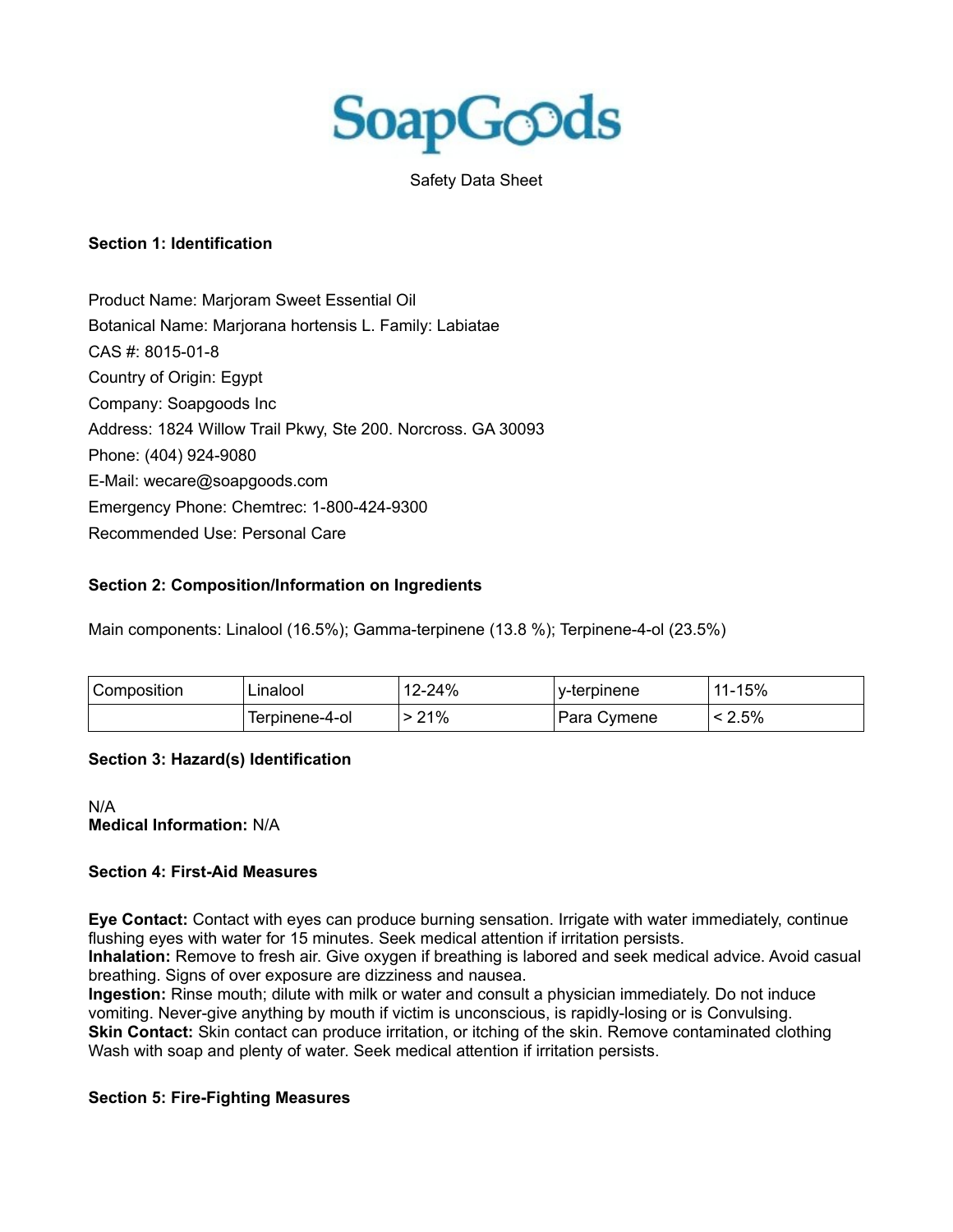**Flash Point:** 46.6 °C Combustible liquid.

**Extinguishing media:** Carbon Dioxide, dry chemical or foam. Closed containers may build up pressure at elevated temperature

**Special Procedures:** Determine the need to evacuate or isolate the area according to your local emergency plan.

**Firefighting Hazards:** None identified.

**Protective Equipment:** Self-contained breathing apparatus and protective clothing should be worn when fighting fires involving essential oils or chemicals.

**Combustion Product:** Carbon Monoxide, Carbon Dioxide

# **Section 6: Accidental Release Measures**

**Personal Precautions:** Use of self-contained breathing apparatus is recommended for any major chemical spill. Refer also to section 8.

**Safety Precautions:** Eliminate all ignition sources. Ventilate area. Determine the need to evacuate or isolate the area according to your local emergency plan.

**Environmental Precautions:** Keep away from drains, surface and ground water. Report spills to appropriate Authorities if required.

**Methods For Cleaning Up:** Contain and collect with inert absorbent material and place in suitable container for disposal. Comply with all federal, state, and local regulation. Wipe small spills with cloth. Clean with hot water and detergent.

# **Section 7: Handling and Storage**

**Handling:** Avoid inhalation and contact with skin and eyes. Good personal hygiene practices should be used. Wash after any contact, before breaks and meals, and at the end of the work period. Contaminated clothing and shoes should be cleaned before re-use.

**Storage:** Containers should be kept closed in order to minimize contamination. Store in a cool, dry, well ventilated place protected from light. Keep away from extreme heat and from freezing conditions and away from all sources of ignition. Make sure the material does not come into contact with substances listed as: "Materials to Avoid".

# **Section 8: Exposure Controls/Personal Protection**

**Eyes Protection:** The use of safety glasses is recommended. If a material is to be handled in a manner where splashing may occur, the use of splash goggles or face shield is recommended

**Respiratory Protection:** In well- ventilated areas, respiratory protection is not normally required. In confined, poorly ventilated areas the use of "NIOSH" approved respiratory protection normally required (use only if trained in proper use and with acceptable oxygen level).

**Protective Gloves:** Using chemical resistant gloves is recommended.

**Protective Clothing:** Using chemical resistant clothing is recommended.

**Protective Equipment:** An eyewash fountain and / or safety shower should be available in the work area. Acceptable industrial hygiene practices should be maintained.

**Note:** These Precautions are for room temperature handling. Use at elevated temperature or aerosol / spray applications may require additional Precautions

# **Section 9: Physical and Chemical Properties**

**Appearance:** Pale yellow to yellow liquid. **Odor:** Characteristic spicy. **Solubility:** Soluble in alcohol and oil. **Specific Gravity:** 0.890 - 0.906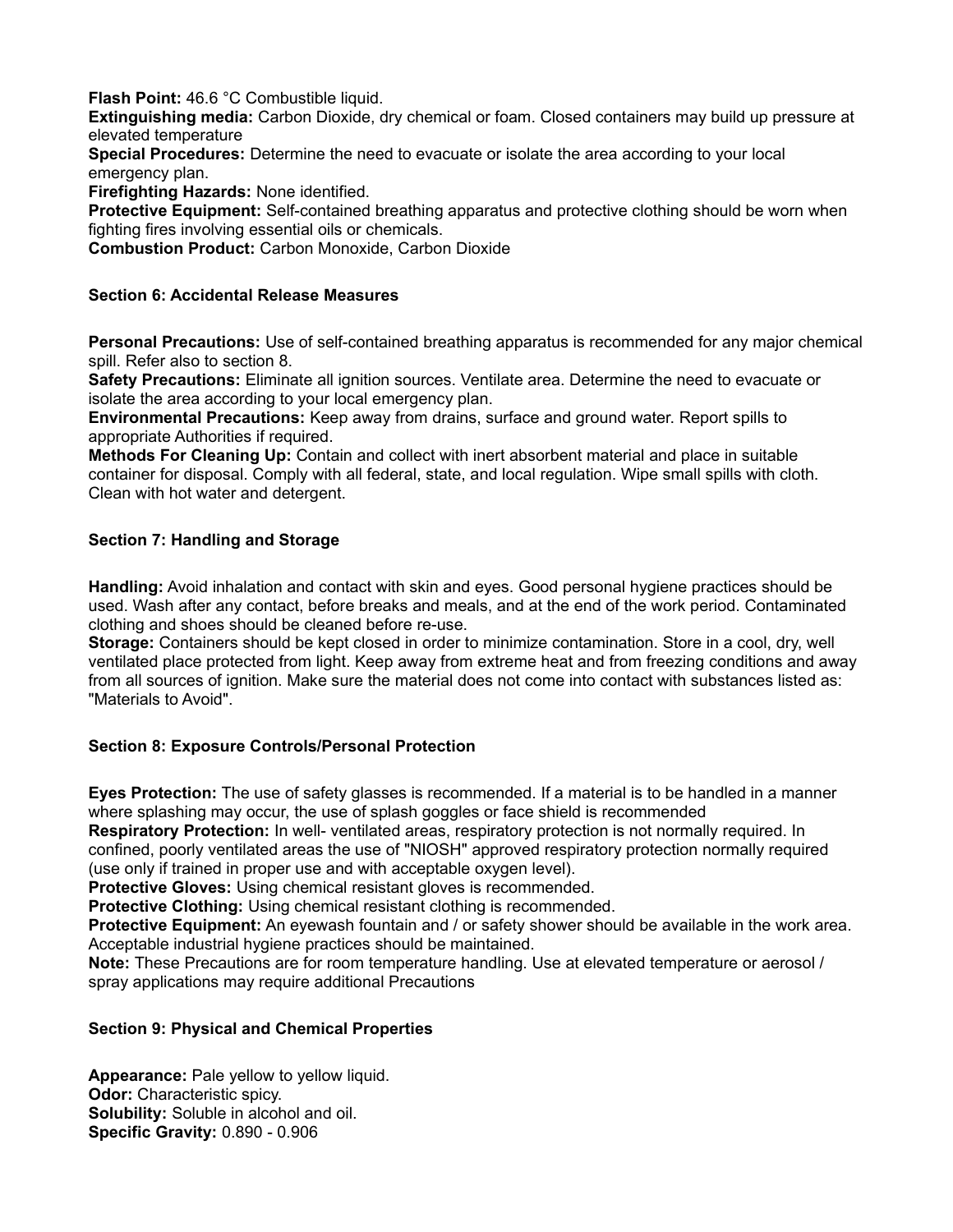**Refractive Index:** 1.470 - 1.475

**Optical Rotation:** +14 - +24 **Flash Point:** 46.6 deg. C **Extraction Method:** Steam distillation

**Section 10: Stability and Reactivity**

**Stability:** Chemically stable. This material presents no significant reactivity hazard. **Conditions to Avoid:** Avoid sparks, flame and excessive heat. **Materials to Avoid:** Strong oxidizing agents. **Flammability:** Combustible liquid. **Hazardous Polymerization:** Will not occur. Hazardous Combustion or None known. **Decomposition Products:** When heated to decomposition produces acid fumes and carbon monoxide smoke.

# **Section 11: Toxicological Information**

**Inhalation:** Inhalation of high concentrations of vapor may result in irritation of eyes, nose and throat, headache, nausea, and dizziness.

**Skin Contact:** Repeated or prolonged contact can cause redness, irritation and scaling of skin (Dermatitis). Adverse skin effects should be prevented by normal care and personal hygiene

**Eye Contact:** May irritate eyes.

**Ingestion:** Low order toxicity causing irritation of the stomach and intestines which results in nausea and vomiting. Medical Conditions Aggravated by Exposure: May aggravate dermatitis, psoriasis and other skin conditions.

**Chronic Toxicity:** May cause allergic reactions on skin

**Carcinogenicity Data:** None of the components of this material are listed as a carcinogen.

**Reproductive Toxicity:** No adverse effects on reproduction are known. Acute Toxicity Values: No data is currently available.

# **Section 12: Ecological Information**

Very toxic to aquatic organism may cause long-term adverse effects in the aquatic environment. Avoid any pollution of ground, surface or underground water.

# **Section 13: Disposal Considerations**

Incineration or sanitary landfill in accordance with local, provincial and federal regulations. Check with disposal expert to insure compliance

# **Section 14: Transport Information**

**Chemical Identification: UN No.** 1169: Liquid aromatic extract. **Packaging Group:** III Class: 3 EINECS: n/a FEMA: 2663 FDA: 182.20 **US DOT Shipping Description:** Check appropriate authority **IATA Shipping (Air):** Check appropriate authority **IMDG Shipping Description:** Check appropriate authority